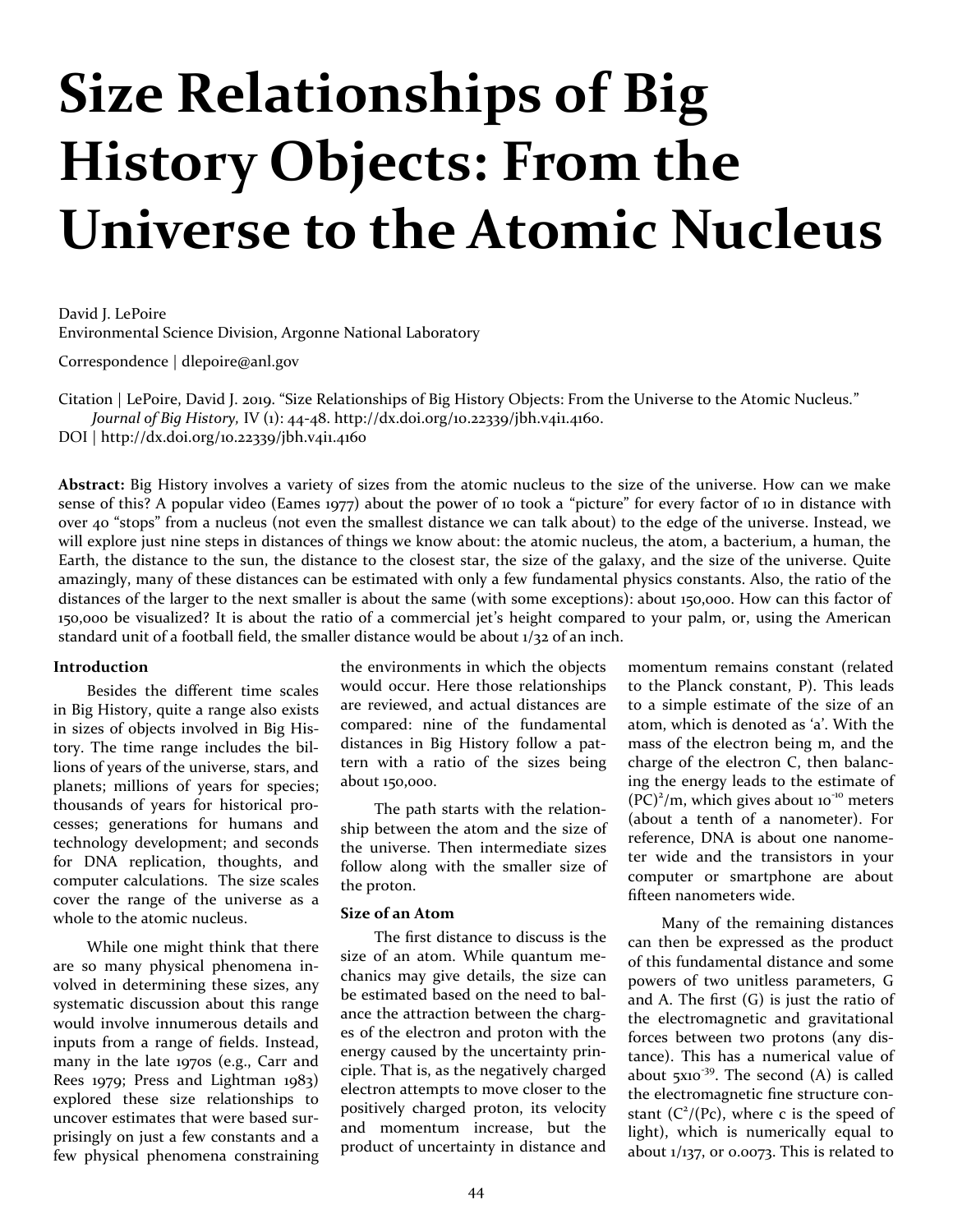the maximum charge of 137 protons in an atomic nucleus. (So far the highest charged nucleus has 118 protons and the highest natural nucleus is uranium with 92 protons.) The square of this parameter is the fraction of energy in the bound hydrogen atom compared to the mass-energy of the electron, mc<sup>2</sup>. This energy can be estimated in a way similar to how the distance was derived in the paragraph above.

### **Size of the Universe**

Now jump to consider the other end of the size spectrum, the size of the universe. To simplify matters, let B represent the ratio A/G, which is about  $1.5x10^{36}$ . Then, the size of the universe is about this many atomic distances ('a' from above), i.e., size of the universe  $(U)$  = Ba, which is about 15 billion light years, i.e., the distance light would travel from the beginning of the universe. However, since the universe has been expanding, the true size of the observable universe is about six times this distance. How is this simple formula derived, especially since the size of the universe changes with time (from a point in the Big Bang to the current size)? The derivation of this relationship requires an additional assumption that enough time had passed for the universe to generate enough carbon (and other elements) to make planets and life. Hence, this is really an estimate of the size of the universe when conditions are ready for life with many generations of stars.

## **Size of Galaxies**

Making other assumptions (discussed below) about the conditions necessary for the formation of galaxies and planets leads to an estimated typical galaxy size of about  $A^2U$ . This shows that the size of galaxies relative to the universe is about the same fraction (0.005%) of the energy in the hydrogen atom compared to the electron mass-energy. This estimated galactic size is about four times larger than the size of the Milky Way (150,000 light-years), which is quite accurate, considering the simplicity of the estimate and the variability in galactic sizes.

The necessary assumptions con-

sider the relative rates of cooling and gravitational condensation of a cloud of mostly hydrogen and helium gases that existed about a billion years after the Big Bang. As these clouds begin to condense because of gravity, this gravitational energy is converted to heat, which must be expelled from the clouds to maintain the condensation. If it is not expelled quickly enough, the pressure builds up and the gravitational force is canceled by the pressure. Much of the cooling is done through ionization of hydrogen, which is dependent on the energy of ionization that can be estimated from the size of the atom (as above). The largest mass at which this cooling mechanism works gives a galactic mass of about a trillion solar masses. Further discussion of this process and its relationships to other Big History eras can be found in a recent paper by Grinin and Grinin (2019).

# **Distance to Nearest Star**

As these galaxies form from cloud collapse and merging of smaller galaxies, a net rotation of the stars around a common center can occur. The rotation tends to flatten out a galaxy just as a clump of pizza dough takes its shape as the baker throws it in the air with a good spin (similar to the way planets orbit around the sun in a disk). The mass of a typical star can be estimated based on the physics of nuclear reactions. This is done by balancing the thermal pressure from the nuclear fusion reactions in the star's core with the weight of the outer part of the star pushing in because of gravity. This estimation requires knowledge of very many fundamental aspects of physics including gravity, electromagnetism, both the strong and weak force, along with thermodynamics and quantum mechanics (as protons react through quantum "tunneling").

By knowing the mass of a typical star and galaxy, the number of stars can be estimated. Combining this with the disk size of the galaxy (as found above), an estimate for a typical distance between stars in a galaxy can be found. Note that in nature are many different types of galaxies and within each galaxy are different types of stellar environments such as the crowded central hub and the less dense spiral arms (like we are in) with fewer stars between the arms. This consideration of galactic size and number of stars can be used to find the average distance between stars, which is similar to the distance from the sun to its nearest star, Proxima Centauri, of 4.2 light years away.

# **Distance from Earth to Sun**

The Earth is in the "Goldilocks" zone, better known as the habitable zone around the sun where the temperature is such that liquid water might form. While some supercomputers might be able to calculate some properties of water from first principles, it is unlikely that all the special and unique properties of this substance could easily be explained. The electrons around hydrogen and oxygen do their dance to create an unusual substance that floats when it freezes, can dissolve both salts and organic compounds, can easily evaporate, and can be moved around the world in clouds while occasionally condensing to water the planet.

The distance from the sun that this habitable zone incorporates depends mostly on the energy output from the sun. The paragraphs above mentioned that many aspects of physics were combined to estimate the mass of stars. With this mass, the rate of nuclear reactions in the core can be estimated and with that the energy output of typical stars. The energy per area falls off as the square of the distance from the sun. Some assumption needs to be made concerning how much energy would be absorbed by a planet while that remaining is reflected out into space. This absorption can be used to find the temperature by assuming that the planet comes into a balance between the energy being absorbed from the sun and the amount of energy being radiated back out into space at the planet's lower temperature. (This radiation is similar to the orange glow coming from a heated stove or toaster.) Knowing the mass and luminosity of a star leads to an estimate of a planet's temperature. This estimated distance is again close to the actual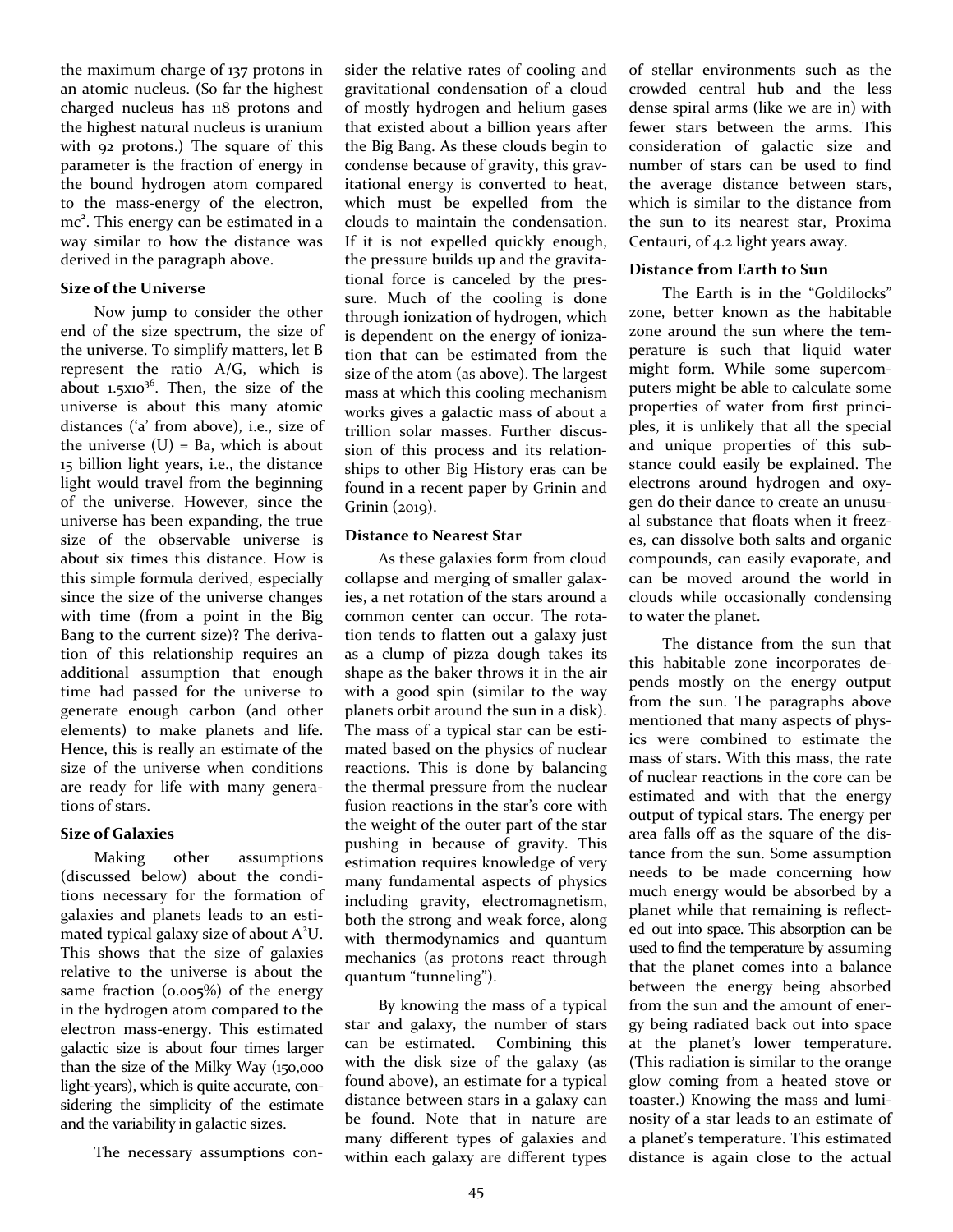distance from the sun to Earth of 150 million kilometers.

## **Size of a Habitable Planet**

Rocky planets are large enough that gravity tends to pull the rocky material into near spherical shapes. Gravity also helps hold atmospheres. The gases in the atmosphere might escape if gravity is too weak since the molecules move at fast speeds. The estimated rocky planet's radius that can hold an atmosphere at temperatures comfortable for life comes to about 4,000 km, which is about 60% of the Earth's radius but within 15% of the size of Mars.

To grasp an idea of the magnitude of the gravity needed, the average speed of a typical atmospheric molecule,  $N<sub>2</sub>$ , can be easily found (about 500 m/s), whereas the speed of anything (rockets or molecules) to escape the Earth's gravity is about  $\mu$  km/s, that is, about twenty-two times the average velocity of molecules.

However, many other factors should be considered. For example, Mars currently has about 1% of the Earth's atmospheric pressure at its surface, and it is still losing it. On the other hand, Venus has a mass and a radius more similar to Earth but contains an atmosphere with a pressure nearly one hundred times larger. The atmospheres of Venus and Mars might have been more similar to the Earth long ago (Way 2019).

## **Size of a Human**

Since we are looking for only an *estimate* for the size of a human, we will consider in general how big animals can grow on land. Many criteria, such as heat management, might be considered, but a significant aspect is that animals would not survive long if they were easily severely injured when they fell. Even at our size it is relatively common to break a bone or sprain a muscle, but a fall is usually not fatal until the height is about fifteen meters, i.e., about ten times a human's size. A key factor in this estimate is the strength of the material that might break compared to the planet's gravity. Some material properties can be estimated with slightly less simple models than considered earlier, while the gravity is based on a planet that can maintain its atmosphere (as above). Considering material of lengthy polymers gives an estimated size close to human -sized scale.

# **Size of a Cell**

The basic unit of life is a cell. Bacteria are 0.2 to 10 microns but the common bacterium, *E.coli*, is a rod two microns long by one micron in diameter. Animal cells are between ten and a hundred microns. While these cells have membranes to separate the cellular interior from the outside, the smallest natural size of a water droplet (in fog, for example) is about ten microns. At this size the surface tension forces of the water molecules at the boundary are equal to the evaporative forces. This can be estimated with the intermolecular forces of hydrogen bonding (weaker than a covalent chemical bond) and the temperature of liquid water on Earth.

## **Size of an Atomic Nucleus**

Finally, we consider the proton size (smallest atomic nucleus). A few approaches to estimating this size can be taken. One approach is to consider the range of the strong force keeping the three quarks in the proton together, but this strength is not included in the parameters considered so far. Another approach is to find the (Compton) wavelength of light, which has the same energy contained in a particle's mass. Then the proton size compared to the 'classical' electron size would be scaled by the ratio of electron and proton masses. However, this mass ratio (approximately 1/2000) is currently not explained. Despite no direct theory for this ratio, certain relationships between the electromagnetic and strong forces are needed for the existence of complex elements that are needed for life. This results in the conclusion that the proton size is much (about 100,000 times) smaller than the size of an atom.

Other properties (like mass) can also be estimated with these methods. The figure from Carr and Rees's (1979) paper shows the range of sizes (x-axis) and mass (y-axis) from the proton to the universe. Note that an additional item is labeled in the lower left of Figure 1. This is the "Instanton" at the



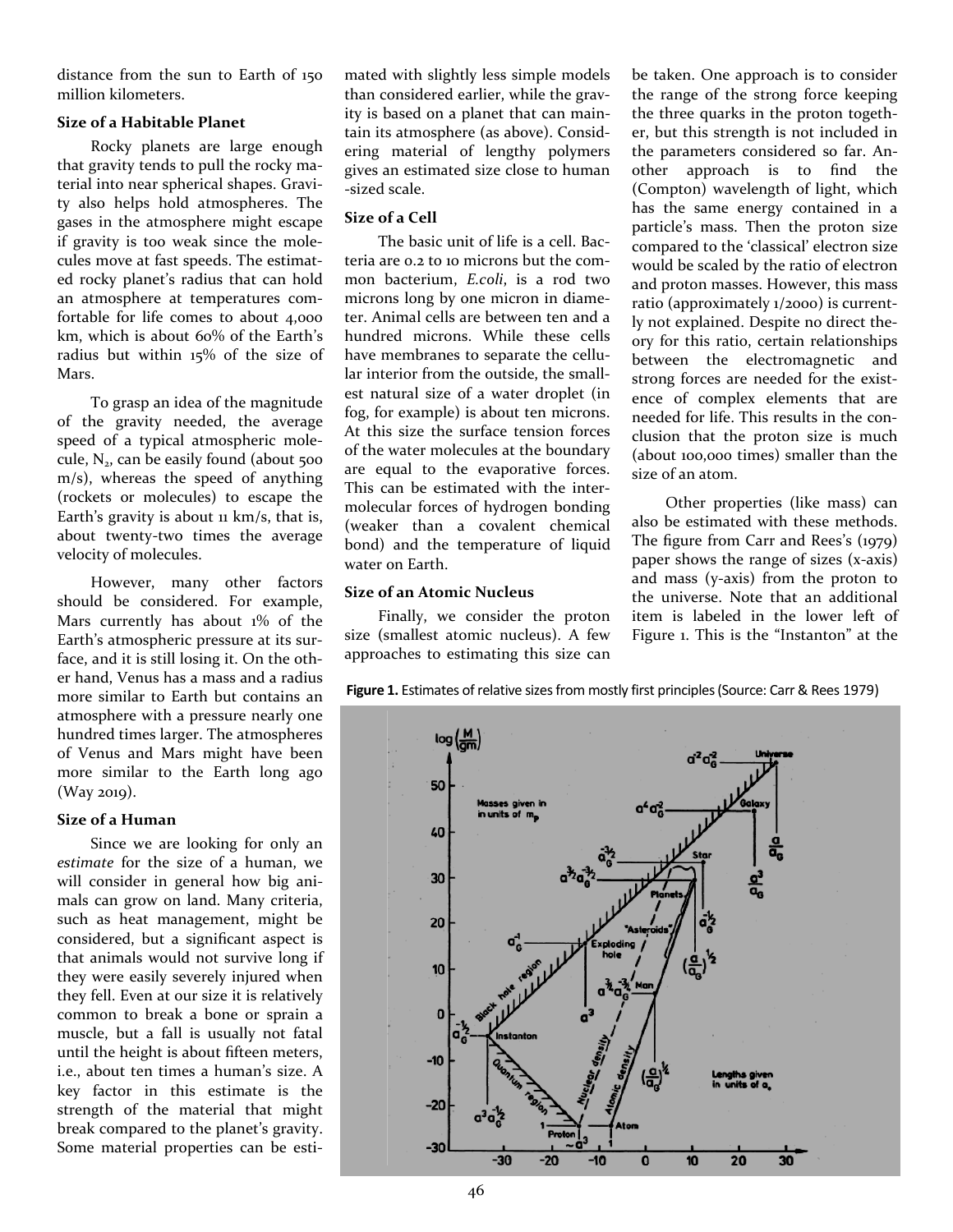Planck scale, which is the smallest size anything can be, considering gravity and quantum physics. It occurs at quite a qualitatively different location on the diagram, i.e., the vertex of the quantum and black hole regions. The size is about  $10^{-35}$  m or twenty orders of magnitude smaller than the atomic nucleus.

#### **Comparison to Real Sizes**

Now we can take a look at the real numbers and ratios of these distances and sizes (Table 1 and Figure 2). Not only can they be estimated with the few parameters used above, but the ratios from one item to the next in the sequence are somewhat constant, about 150,000. (One item in the list stands out as being a bit out of place. Using 10% of the radius of the Earth rather than the full radius is better.) This number makes sense because remember that we started with estimates of the sizes of an atom and the universe as being the ratio of Alpha to Alpha-G, which is about  $1.5x10^{36}$ . Since there are seven factors between these two, we can see that a factor of 150,000 applied seven times would lead to a factor of  $1.7x10^{36}$ . The

**Table 1.** Actual Ratios of Distances and Sizes

| <b>Object</b>                                                | <b>Size</b>     |                      | <b>Ratio</b> | <b>Factor</b><br><b>Difference</b> |
|--------------------------------------------------------------|-----------------|----------------------|--------------|------------------------------------|
| Proton                                                       | $1.0E-15$ meter |                      |              |                                    |
| Atom                                                         | $1.0E-10$ meter |                      | $1.0E + 05$  | $-3%$                              |
| <b>Bacteria</b>                                              | $1.0E-05$ meter |                      | $1.0E + 0.5$ | $-3%$                              |
| Person                                                       | $1.5E+00$ meter |                      | $1.5E + 0.5$ | 0%                                 |
| <b>Radius of Earth</b>                                       | $6.0E+06$ meter |                      | $4.0E + 06$  | 28%                                |
| Distance to Sun                                              | $1.5E+11$ meter |                      | $2.5E + 04$  | $-15%$                             |
| <b>Distance to Nearest Star</b>                              |                 | $4.2E+00$ light year | $2.6E + 0.5$ | 5%                                 |
| <b>Galactic Diameter</b>                                     |                 | 1.5E+05 light year   | $3.6E + 04$  | $-12%$                             |
| Observable Universe Size                                     |                 | 9.3E+10 light year   | $6.2E + 05$  | <b>12%</b>                         |
|                                                              |                 |                      |              |                                    |
| Factor difference = $(\log (Ratio) - \log (RO)) / \log (RO)$ |                 |                      |              |                                    |
| That is, Ratio = $RO \wedge (1 + Factor$ Difference)         |                 |                      |              |                                    |
| R0=150,000                                                   |                 |                      |              |                                    |

**Figure 2.** Plotting data of Table 1 (Source of images: *Wikipedia*)



Planck scale mentioned above would be another four of these scaling factors smaller than a nucleus.

Another way of looking at this reveals some connections among the sizes. An item's size is the geometric average of the two items equally spaced above and below. For example, the size of a person should be about the geometric average of the size of an atom (two steps smaller) and the distance to the sun (two steps larger), i.e., the square root of 150 million kilometers x 0.1 nm. After making sure the units are the same, we end up with a size of about  $4$  m. This is about a factor of 2 too large, but it is quite amazing it is this close.

How, then, can we relate to a factor of 150,000? We definitely know the difference between \$1 and \$150,000, but are there some sizes to which we can relate? There seem to be. Commercial jets fly at about 6.5 miles, which is a bit over 10 km (equivalent to a million centimeters);  $1/150,000$  of this distance is about 7 cm (3 inches), a bit less than the width of a hand. The next time you are in an airplane at cruising altitude, look down and try to visualize someone's hand. (It is easier to see cars and then imagine the people in them). That ratio of sizes and distance, the size of a hand to the altitude is about the same as the ratio among these nine sizes and distances in Big History, i.e., nucleus to atom, atom to bacterium, bacterium to human, human to (smaller) Earth, Earth to sun, distance to sun compared to distance to the nearest star, distance of the nearest star to galactic size, and finally galactic size to the (observable) universe. Alternatively, using the American standard unit of a football field, the smaller distance would be about  $1/32$  of an inch.

**Acknowledgement:** This work was supported by the U. S. Department of Energy under Contract No. DE-AC02- 06CH11357